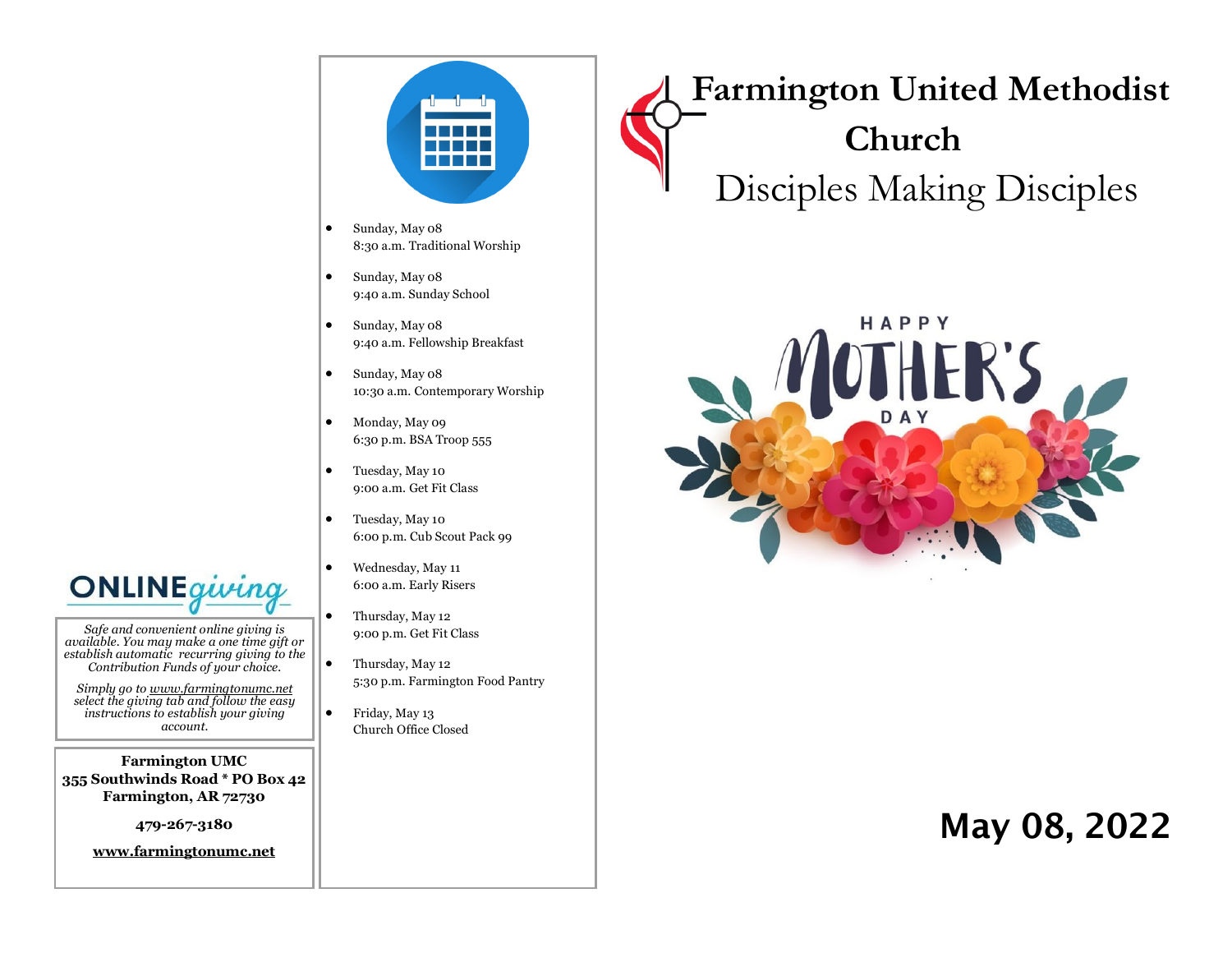## **Order of Worship 8:30 am Service**

| Welcome/Announcements                                     |                                                   |                |  |  |  |  |
|-----------------------------------------------------------|---------------------------------------------------|----------------|--|--|--|--|
| Prelude                                                   |                                                   |                |  |  |  |  |
| *Call to Worship                                          |                                                   |                |  |  |  |  |
|                                                           | From every nation, in every language, we cry out: |                |  |  |  |  |
| "Salvation belongs to our God, and to the Lamb!"          |                                                   |                |  |  |  |  |
| Amen! Blessing and glory and wisdom and thanksgiving!     |                                                   |                |  |  |  |  |
| Honor and power and might be to our God forever and ever! |                                                   |                |  |  |  |  |
| Glory to God!                                             |                                                   |                |  |  |  |  |
| Amen!                                                     |                                                   |                |  |  |  |  |
| *Hymn of Praise                                           | Morning Has Broken                                | <b>UMH 145</b> |  |  |  |  |
| *Affirmation                                              | from 1 Cor and Col 1                              | <b>UMH 888</b> |  |  |  |  |
| *Gloria Patri                                             |                                                   | <b>UMH70</b>   |  |  |  |  |
| Prayers of the People                                     |                                                   |                |  |  |  |  |
| The Lord's Prayer                                         |                                                   |                |  |  |  |  |
| Hymn                                                      | I Love to Tell the Story                          | <b>UMH 156</b> |  |  |  |  |
| Scripture                                                 | Colossians 2:1-3                                  | Rachel Gray    |  |  |  |  |
| The Domino Effect: Christ in Ya'll<br>Message             |                                                   |                |  |  |  |  |
| *Hymn of Response This Is My Song                         |                                                   | <b>UMH 437</b> |  |  |  |  |
| *Benediction                                              |                                                   |                |  |  |  |  |
| *Hymn of Procession Pass It On                            |                                                   | <b>UMH 572</b> |  |  |  |  |
| Postlude                                                  |                                                   |                |  |  |  |  |

### **Order of Worship 10:30 Service**

| Prelude                                |  |                                            |                      |      |
|----------------------------------------|--|--------------------------------------------|----------------------|------|
| Welcome                                |  |                                            |                      |      |
| <b>Opening Prayer</b>                  |  |                                            |                      |      |
| *Hymns of Praise Morning Has Broken    |  |                                            |                      | #145 |
|                                        |  | For the Beauty of the Earth                |                      | #92  |
| Children's Message                     |  | Pastor Dee                                 |                      |      |
| The Lord's Prayer                      |  |                                            | <b>FUMC Children</b> |      |
| <b>Prayers of the People</b>           |  |                                            |                      |      |
| The Creed of Colossae                  |  |                                            |                      |      |
| Hymn of Prep. I Love to Tell the Story |  |                                            |                      | #156 |
| Scripture Colossians Patti Sanders     |  |                                            |                      |      |
|                                        |  | Message The Domino Effect: Christ in Ya'll |                      |      |
| *Hymn of Response This Is My Song      |  |                                            |                      | #437 |
| <i><b>*Closing Prayer</b></i>          |  |                                            |                      |      |

*\* The congregation is invited to please stand as they are able.*